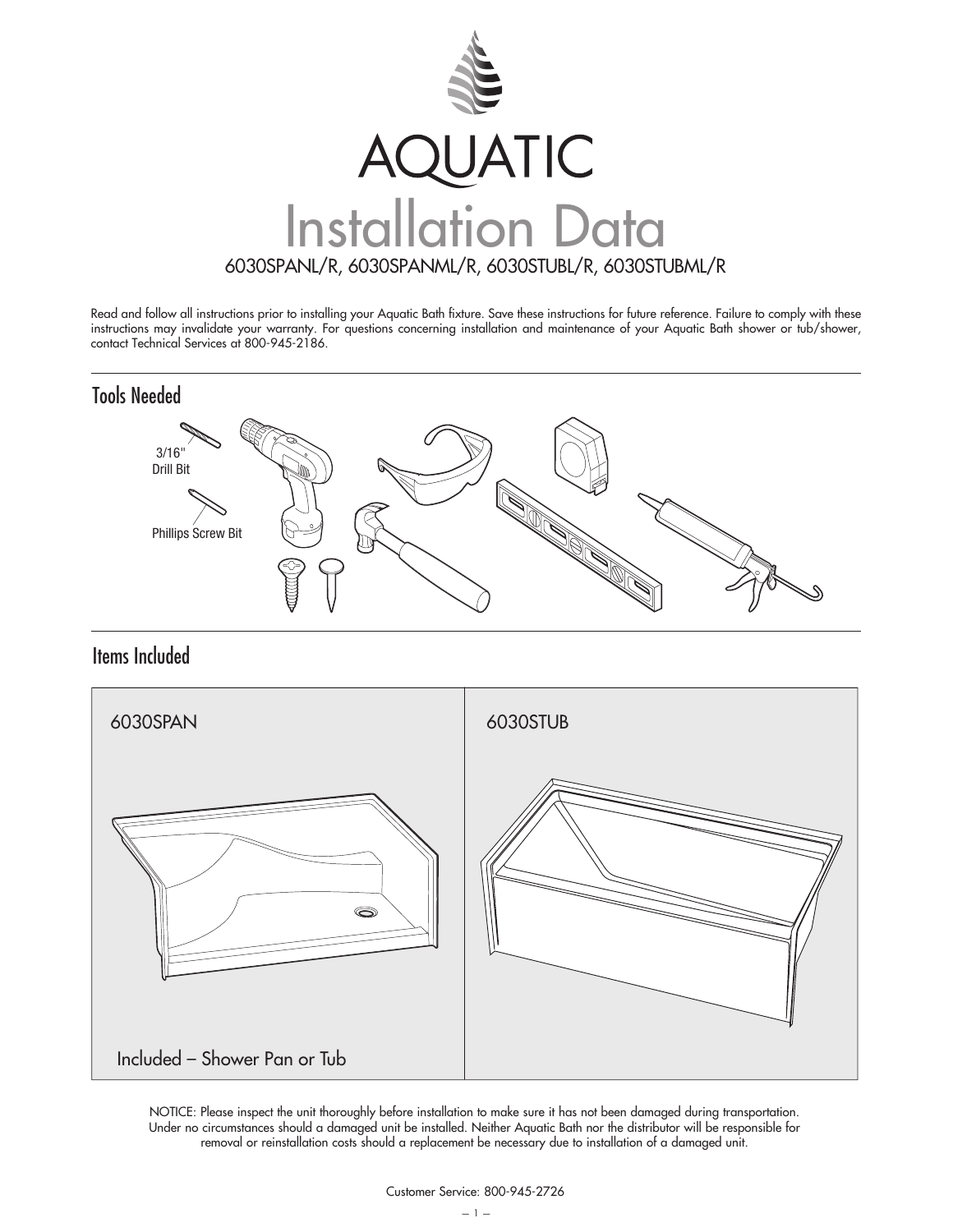

## Pre-Installation Planning

#### \*Please read ALL installation instructions completely before beginning.

- 1. Review job print and Aquatic rough-in dimensions; verify all key dimensions against actual job conditions.
- 2. In remodeling, if necessary, add studs at each end to provide a vertical nailing surface for the side nailing flanges of bath fixture product.
- 3. Make sure framed-in framing pocket is of proper size, square and plumb; check floor for level. Some shimming between the stud frame and fixture may be required.
- 4. If fire-rated framing pocket is required, approved finish material must be in place prior to unit installation to meet fire safety requirements of local building code and/or FHA/HUD Minimum Property Standards.

NOTE: Finished framing pocket must have interior dimensions shown on rough-in diagram to permit installation of unit.

- 5. Foundation materials are not required for these units.
- 6. DO NOT install the product over open floor joist. Shimming may be required for additional support, if subfloor is uneven.

#### Pre-Installation Instructions



Check dimensions. NOTE: If you're adding additional accessories such as a grab bar–additional framing or backing may be needed for support. Pre-install unit to ensure framing pocket is plumb, square, and a level installation can be achieved. (See steps 2 and 3.) Adjust framing as needed – shim where necessary.



Lift and place the base into framing.

- 7. Tubs require a 6" x 12" (150mm x 305mm) floor opening for the 2" (50mm) IPS drain connection (See diagram 1 for location). Shower pans require a 6" (150mm) diameter floor opening. NOTE: Be sure floor opening location matches left-hand or right-hand bath fixture drain location.
- 8. Make sure all plumbing is complete and to code.
- 9. To avoid obstruction, make sure that supply lines and valve plumbing do not project into framing pocket during the installation process.
- 10. To prevent scuffing while installing unit, cover the floor of the unit with a piece of cardboard or other protective material.
- 11. Fasteners for:
	- Wood framing  $-1$   $1/2$ " galvanized roofing nails or  $\#10 \times 1$ 1/2" self-tapping washer head screws.
	- Concrete or block walls 1" concrete nails and nailing tool. Steel studs (18 ga.) – drill flanges and studs with  $5/32$ " carbide bit and use  $#12 \times 1$ " sheet metal screws.

| А |  |  |  |  |                |  |  | <b>Models</b>         | A                            | B                            |                           |                            |
|---|--|--|--|--|----------------|--|--|-----------------------|------------------------------|------------------------------|---------------------------|----------------------------|
|   |  |  |  |  |                |  |  | 6030SPAN<br>6030SPANM | $60\,\mathrm{W}$<br>(1527mm) | $31\,\frac{1}{4}$<br>(794mm) | $8\frac{1}{2}$<br>(216mm) | 14 <sup>1</sup><br>(362mm) |
|   |  |  |  |  | $\overline{c}$ |  |  | 6030STUB<br>6030STUBM | $60\%$<br>(1527mm)           | $31\,\frac{1}{4}$<br>(794mm) | n''<br>(51mm)             | $13\frac{7}{8}$<br>(353mm) |

\*Review Tech Data at aquaticbath.com for more detail. NOTE: 6030SPAN is shown for illustrational purposes



Level and mark all sides. Front apron should be firmly on the floor. NOTE: If unit is not level, the joints and seams will not align properly.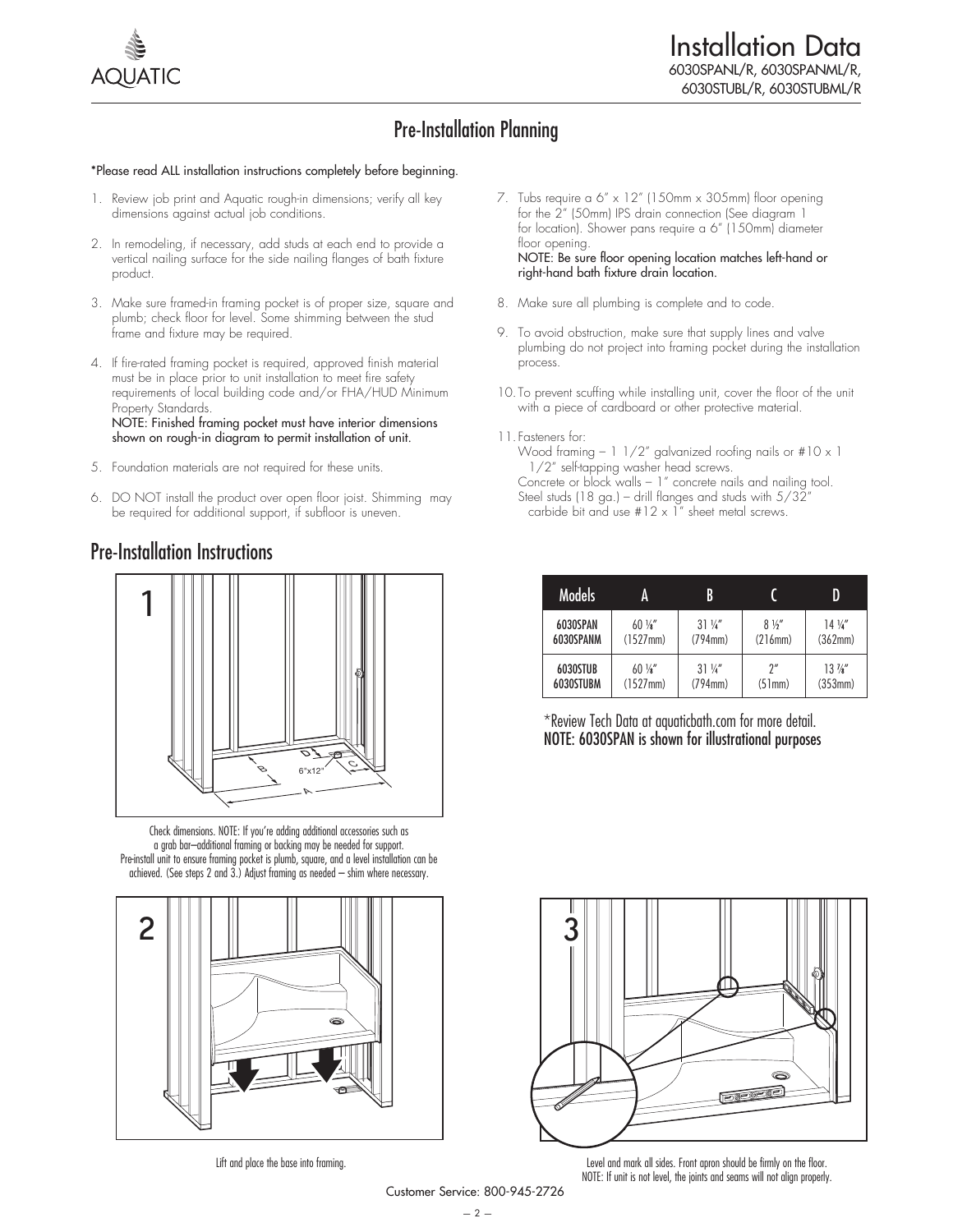



Remove base.



Fasten a 1" x 3" (25mm x 75mm) ledger strip along the rear and sides of framing (immediately below marks).

#### Installation Instructions



Assure waste pipe protrudes well into drain fitting. (pan install only)



Measure the distance between the top of the back horizontal flange and the bottom of the pan ledge, approximately 1-1/2" (40mm). Mark this dimension on the back studs (or wall), below the first mark.



Install drain assembly per manufacturer's instructions. Place base into framing pocket.



Tap down until level. Level lengthwise and widthwise using 3 ft. (915mm) level by shimming, if necessary. The unit must be set level. Front apron should be firmly on the floor.